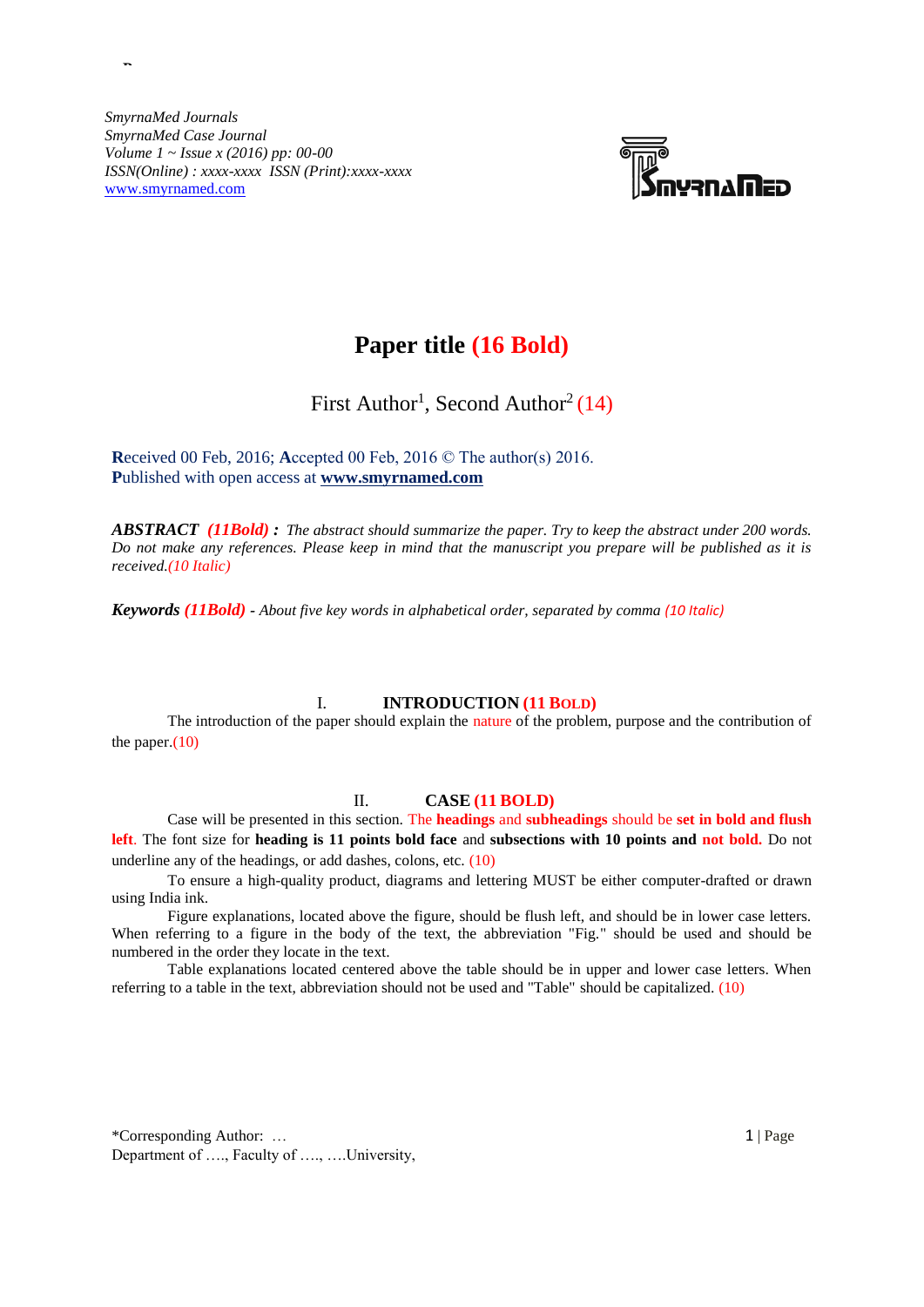### III. **DISCUSSION (11 BOLD)**

The first paragraph under each heading or subheading should be flush left, and subsequent paragraphs should have a five-space indentation. When a colon is inserted before an equation, there should not be punctuations after the equation. All equations should be numbered only by a number in a parenthesis to be referred in the text.(i.e., (3) reads as "equation 3"). Be sure that any confusing numbering system you use in your paper cannot be mixed up with a reference [4] or an equation (3) designation. (10)

# IV. **CONCLUSION (11 BOLD)**

A conclusion section should indicate clearly the advantages, limitations, and possible applications of the paper. A conclusion should indicate the main points of the paper, so do not make the conclusion the same as the abstract. $(10)$ 

# V. **ACKNOWLEDGEMENTS (11 Bold)**

An acknowledgement section may be presented after the conclusion, if desired. (10)

#### **REFERENCES (11 BOLD)**

*This heading is not assigned a number.*

A reference list should be included using the following information as a guide. Only *cited* text references should be included. Each reference should be referred to in the text by a number in a square bracket (i.e., [3]). References **should be numbered and ordered according to where they are first mentioned in the paper,** NOT alphabetically.

## **Examples follow**:

References: Resources should be listed according to their location in the text. In the text, the resource number should be stated in the parenthesis with a full stop at the end of the sentences. If there are more than six authors, six authors' name should be writed clearly after that in the Turkish articles ve ark., in the English articles et all. should be stated after the six authors' name. Suggested reference samples according to different kinds of resources;

1. Journal Papers: Aydogan U, Sarı O, Akbulut H, Dikililer MA, Saglam K, Öngel K. As a Family Physician in Turkey: Our Current Standing for Patient Satisfaction and What We can Do to Improve the System. HealthMED 2011; 5(2):399-405.

2. Books:

- a) Chapters in Books: Öngel K. Hemostaz Bozuklukları. \"CECİL Essentials of Medicine\" in. (çeviri ed) Mıstık S. 7. baskı. İstanbul, Yüce & Nobel Yayım. 2008; 539-553.
- b) Books: Öngel K, Türker Y. \"Birinci Basamakta Laboratuvar Kullanımı\" Ankara, TAHUD Yayınları. 2008.
- c) Proceedings Papers:Altuntaş M, Erkin G, Yılmazer TT, Güçlü YA,

 Öngel K. Aile Hekimliği uzmanlık eğitimi alan hekimlerin evde bakım hizmeti konusundaki görüşleri. 10. Ulusal Aile Hekimliği Kongresi, Bildiriler Kitabı s.172, Fethiye, Mayıs 18-22, 2011.

3. Corporate articles and reports: If printed reports include how reference should be used, it should be done in the same way. If it is not mentioned in the reports, it should be done as in the example below: World Health Organization. Toman\'s tuberculosis: case detection, treatment and monitoring 2. Edition. Geneva, Switzerland, 2004.